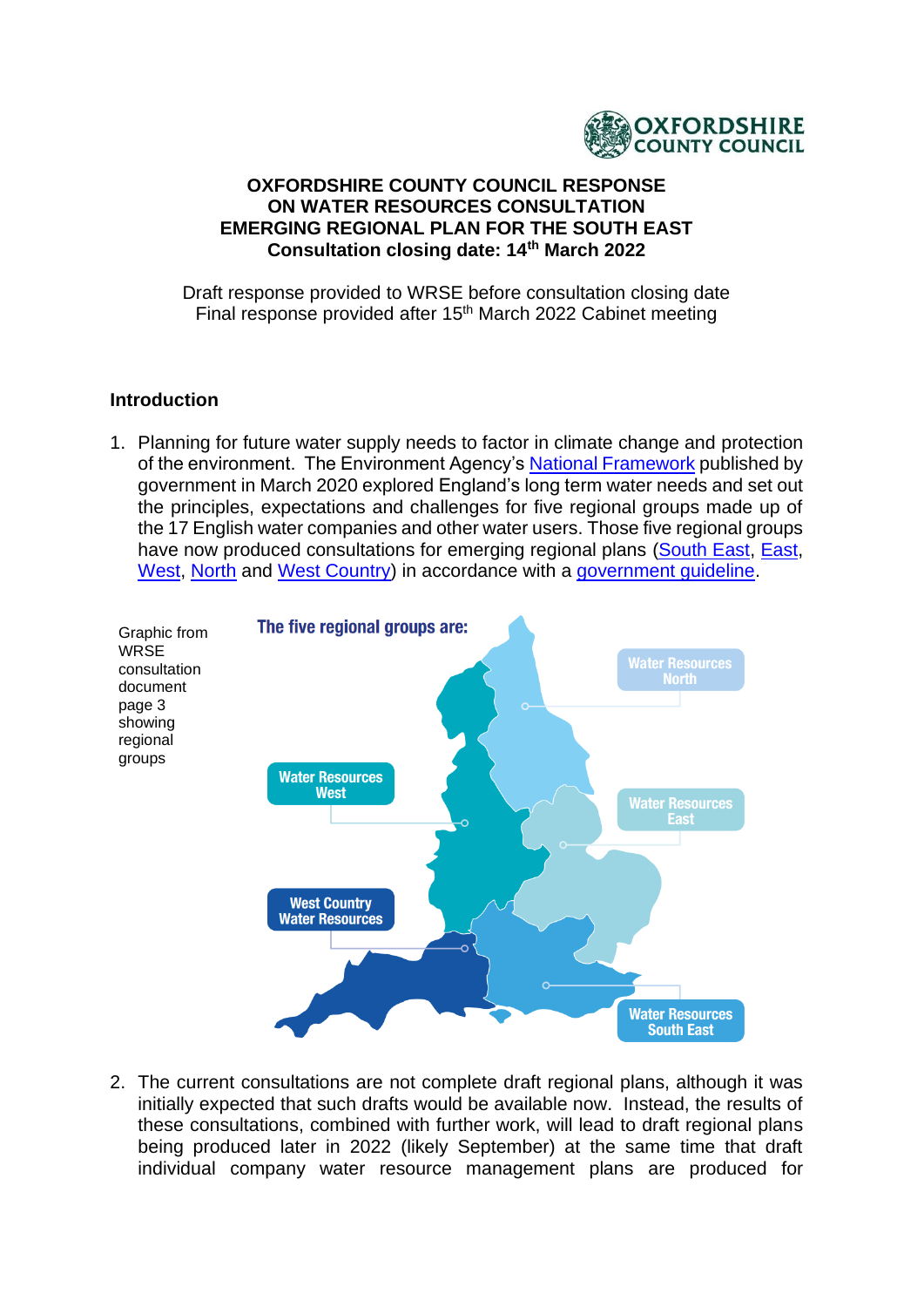consultation. Those later regional and company plans are expected to reflect 'best value' principles, whereas the consultations at the moment are based on 'least cost'. We object to the emerging regional plan for the South East as contained in the current consultation and seek that there are fundamental changes in approach reflected when the draft best value plan is produced. We believe the process for producing this plan is fundamentally flawed by lack of transparency and independent scrutiny, resulting in biased assessment of evidence and failure to challenge evidential and planning assumptions on value-for-money or costbenefit grounds, with the likely outcome that overstated assessment of need and failure objectively to consider options will result in increased risk of failure to achieve desired outcomes, excessive costs and environmental damage. We have also responded on the consultations for the adjoining regions: West, East and West Country, and consider that the regional groups need to work more closely together, as other utilities do, and with interested parties such as county councils, such that all these regional plans better address the national issue of water supply networks. We expect to respond on the further consultations that arise later this year. We consider that better work by the regional groups with interested parties will identify best value options which do not involve progressing a South East Strategic Reservoir Option (SESRO) in Oxfordshire. Oxfordshire County Council has numerous concerns about the SESRO proposal as set out later in this response.

3. Although this is the first time for such water resources regional plans, it is currently proposed that the regional plan be updated every five years. This new process is non-statutory, unlike the statutory company water resource management plans which are produced for each five year period, the last being WRMP19s and the next being WRMP24s. Although Water Resources South East (WRSE) has produced many documents, invited comments, and kept a webpage updated, we consider that the process and governance of these regional plan making processes is fundamentally and irremediably flawed, by failure effectively to limit privatised monopolies from acting in their own interests rather than those of customers and therefore that there is a compelling need for better oversight by central and local government and interested parties including local authorities such as Oxfordshire County Council. At the moment, having the non-statutory regional plans produced by groups of water companies results in the profit-making motives of the water companies remaining to the fore, and therefore the real opportunities for public bodies and interested individuals to influence the plans are lacking.

*Key points above:* 

- *Oxfordshire County Council objects to the emerging regional plan for the South East.*
- *Regional water resource groups should work together and with interested parties more closely so that the regional plans better address the national issue of water supply networks. Such joint work should identify best value options which do not involve progressing a South East Strategic Reservoir Option (SESRO) in Oxfordshire.*
- *The non-statutory regional plan making process is currently flawed and limits the ability of interested parties to influence the plans.*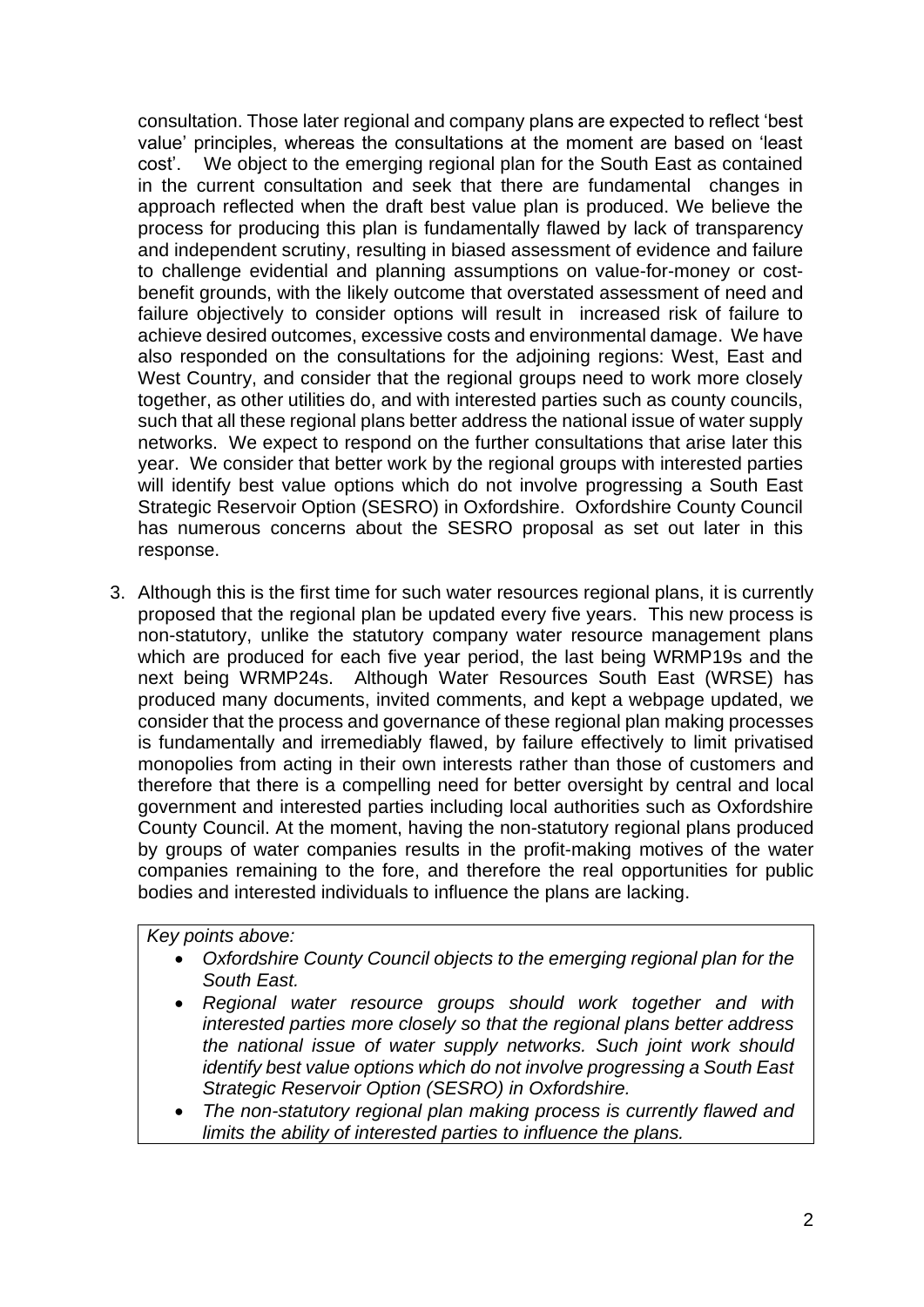## **Existing water supply and proposals which don't involve new infrastructure**

- 4. The Water Resources South East (WRSE) main consultation document, page 4, advises that up to six billion litres of water are supplied each day across the South East. Household customers use just over 145 litres of water per person per day on average. More than half of the region's public water supply comes from natural underground sources, the rest from rivers and springs. There are over 82,000 km of water pipes across the region.
- 5. Leakage from existing water pipes must be dramatically reduced to make the most of the existing network. The target in the emerging regional plan is to reduce leakage by 50% between 2017 and 2050. There is scope to reduce leakage faster, and by more, as is demonstrated by the ability of this solution to scale according to the demands in the three post-2040 scenarios. We believe that the water companies need to do more to reduce pipe leakage and ensure that replacement pipes are made to last.
- 6. The amount of water that individuals use can be reduced, for example if individuals use more water-efficient devices and become more conscious of the need and benefits of reduced water use. The target in the emerging regional plan is to reduce average individual use to 110 litres/day. We believe that the water companies need to do more to roll out water metering for awareness, provide information and education, and support innovation into water-saving devices to get to and in future exceed the target.
- 7. The WRSE emerging regional plan includes some reliance on the government introducing new policies that will deliver long-term reductions in water use. We believe the water companies need to do more to lobby government to bring about measures such as tighter water efficiency requirements for new homes within the Building Regulations. New homes with water efficient appliances, water butts, and possibly also grey water harvesting, can help avoid the need for new infrastructure being built.
- 8. Some of the existing water abstractions must be stopped or reduced given their environmental effects, for example on the rare chalk stream environments. We support work to identify, locate and return water so that there is a positive impact on the environment. Continued collaboration with the Environment Agency and Natural England is required to identify these. Careful work is required to ensure there is no over-estimate of the amount of extra water needed when such abstractions are stopped or reduced. The emerging regional plan forecasts that an additional 305 Ml/day is likely to be needed by 2040 once unsuitable water abstractions are stopped or reduced, but we consider that to be a significant overestimate. We think there may be no need for a new strategic water resource option to replace the water lost to the system as a result of this environmental improvement if the forecast is brought in line with best evidence , and more emphasis is placed on reducing demand.

*Key points above:* 

• *Water companies need to do more to reduce pipe leakage and ensure that new pipes are made to last.*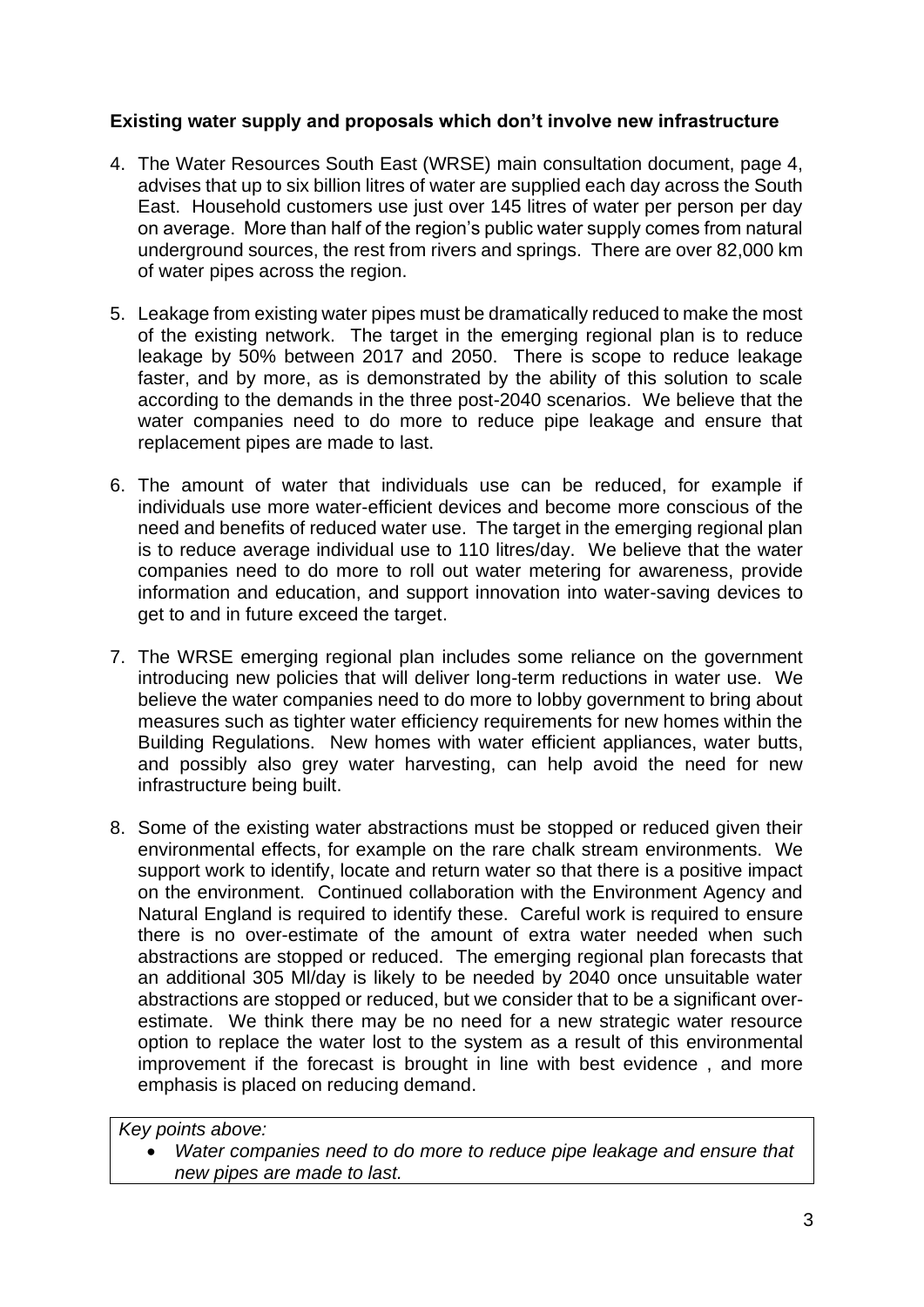- *Water companies need to do more to roll out water metering for awareness, provide information and education, support innovation into water-saving devices, and lobby for government regulation for water efficiency.*
- *Continued collaboration with the Environment Agency and Natural England is required to stop or reduce unsuitable existing abstractions, while not overestimating any need for new infrastructure as a result.*
- *Making the best use of the existing strategic infrastructure which currently allows for the distribution of up to six billion litres of water per day in the South East needs to be a priority for the regional plan.*

### **Strategic Water Resource Options**

- 9. Several strategic water resource options in England are currently being investigated. 15 of these are going through a 'standard gates' process and 4 through 'accelerated gates' established by the Regulators' Alliance for Progressing Infrastructure Development [\(RAPID\)](https://www.ofwat.gov.uk/regulated-companies/rapid/the-rapid-gated-process/).
- 10.Gate One submissions on the 'standard gates' were lodged in July 2021 and RAPID undertook a consultation on its draft decisions over September-October 2021. Oxfordshire County Council provided an officer response, focused particularly on the strategic water resource option identified as the South East Strategic Reservoir Option (SESRO) which is a proposal within Oxfordshire, between Abingdon, East Hanney and Steventon. RAPID's decisions were issued December 2021 and January 2022, those decisions indicating the level of information expected from the water companies promoting the strategic water resource options before the Gate Two deadline in October 2022.
- 11.The opportunity for interested parties to be involved in RAPID's process has been limited. We expect that information should be more readily available, and not redacted, and that there will be sufficient time for making considered comments on RAPID's draft decisions at Gate Two. There could also be better opportunities to comment on the proposals themselves, rather than just RAPID's draft decisions.
- 12.We welcome involvement on technical issues being considered through this RAPID process. It is likely that any of these strategic water resource options that progress will be Nationally Significant Infrastructure Projects and therefore will go through a Development Consent Order process rather than a planning application to the local council. We recognise the Development Consent Order process will address the nationally significant infrastructure proposals in detail and would expect to be involved in the process for any proposals in Oxfordshire.

*Key point above:* 

• *The interaction of the RAPID gated process in relation to strategic water supply options, the regional plans and the water company management plans needs to be clear, and opportunities for involvement increased.*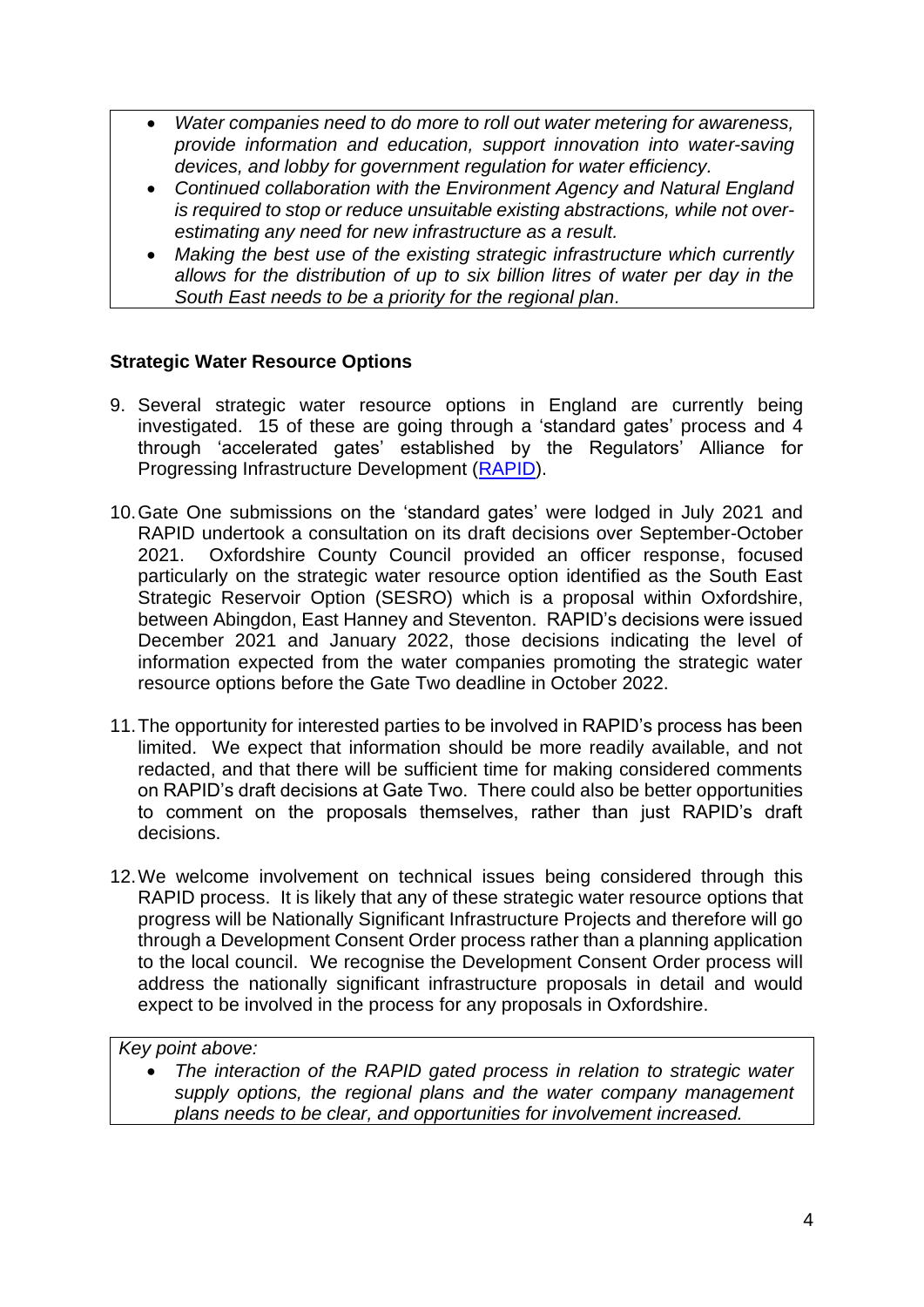### **The South East Strategic Reservoir Option (SESRO)**

- 13.The emerging regional plan consultation document identifies the SESRO as being required and built in the period 2025 to 2040. Water would be abstracted from the River Thames, near Culham, during periods of high flow and pumped into the reservoir. When flow in the River Thames is low and water is required elsewhere, water could be released back into the Thames for re-abstraction downstream. Reservoirs act to hold water when it is abundant, rather than having it run out to sea, in case it is needed at a later time.
- 14.The scale of the SESRO is not apparent in the WRSE consultation document. The graphic on page 26 of the document indicates that the SESRO is bigger than the Havant and Blackstone reservoir proposals, which are also required in the period to 2040, but does not appropriately depict the quantum of difference. The Havant reservoir has planning permission, granted in October 2021 from the local councils, Havant Borough and East Hampshire District, and will span some 160 hectares and provide a deployable output of some 21 Ml/day. The largest size SESRO would span some 700 hectares and have a deployable output of some 293 Ml/day. Page 20 of the consultation document refers to the SESRO, Havant and Blackstone reservoirs together providing for 325 Ml/day, and it is therefore understood that it is the largest size SESRO that is being proposed. If the SESRO is to provide 293 Ml/day, and Havant 21 Ml/day, then it is assumed that the Blackstone reservoir proposal is also relatively small, providing for some 32 Ml/day. Similarly, it is understood that all the additional reservoir proposals in the emerging regional plan between 2040 and 2060 are relatively small. It may be the case that some respondents have not commented on the consultation document in relation to the SESRO in the manner they might have done if the scale was more apparent.

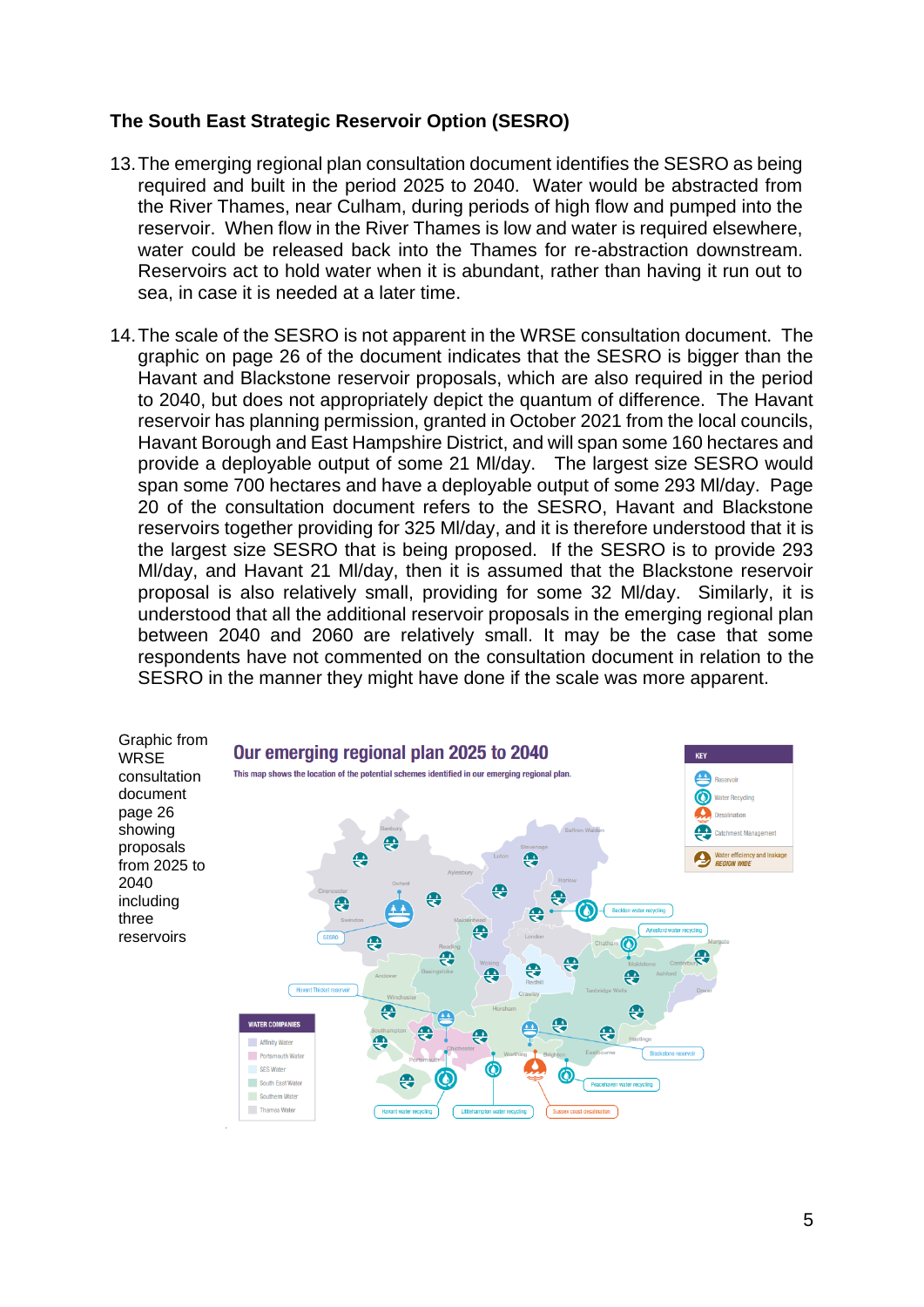

- 15.The WRSE consultation document does not refer to smaller SESRO variants. It is understood that there are four single size variants catering for between 75 Mm3 of storage and the largest of 150 Mm3. In addition there are two variants for phased reservoirs, one where the first reservoir caters for 30 Mm3 of storage and then is added to with one of 100 Mm3 storage; and the other where the first reservoir caters for 80 Mm3 of storage and then is added to with one of 42 Mm3. The regional plan process needs to properly evaluate all options of size and their effects.
- 16.The emerging regional plan consultation also does not properly address the reliance it places on the SESRO when such a reservoir (in common with all reservoirs) will not be able to be filled during periods of prolonged drought and could be rapidly emptied. The implications of this in terms of resilience, and also in terms of actual effects e.g. algae growth, should be explicitly considered when moving towards a 'best value' plan.
- 17.Oxfordshire County Council has formed some views on the SESRO over the several years that it has been proposed. We have concerns about the SESRO that include:
	- Overestimation of its ability to continue to supply water in a prolonged drought
	- Displacement of alternative schemes that would bring equivalent amounts of water into the Thanes valley from less-stressed regions and improve public benefit.
	- The carbon footprint, including the embodied carbon of construction materials.
	- Significant construction effects over a long period.
	- Impacts on the landscape e.g. as a result of the bunds.
	- Impacts on the amenity of those living nearby.
	- Impacts from traffic including congestion and air quality issues.
	- The need for active travel and public right of way connections.
	- The potential for the railway to be used to reduce impacts on roads.
	- How the Hanney Road / Steventon Road will be diverted.
	- Impacts on flood risk.
	- Water quality including potential for algae growth.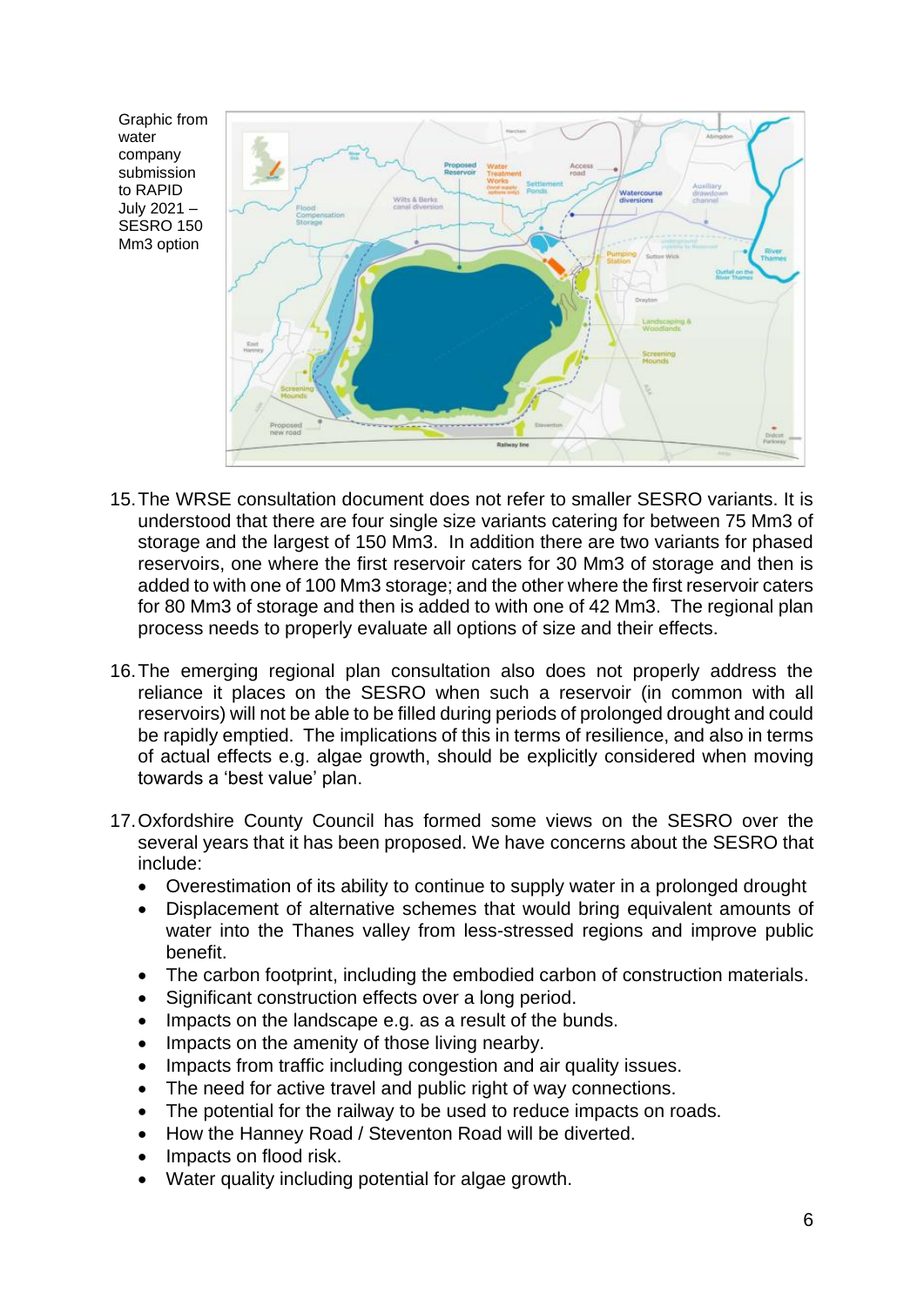- Impacts on archaeology.
- Impacts on biodiversity.
- How biodiversity net gain would be provided for.
- How recreational benefits would be secured.
- The potential to replace existing solar farms on the land.
- The high cost of the reservoir and associated pipeline transfers.
- 18.In relation to cost, the SESRO will be very expensive to construct, with estimates of over £1 billion just for the reservoir, and further significant costs for associated water transfers.
- 19.It should be explicitly noted and considered that the SESRO is located in an area adjoining two settlements (East Hanney and Steventon), and in very close proximity to other settlements (e.g. Drayton, Marcham and Abingdon) and therefore will impact on those residents. Other reservoir proposals are in more rural areas. Some of the smaller variants of SESRO would likely have fewer effects on residents, but the SESRO contained in the emerging regional plan would have significant effects.
- 20.In addition, the proposal within the WRSE consultation document that SESRO be constructed before 2040, means that it will have a higher carbon footprint than if any variant was constructed at a later date, because the national electricity network has not yet been decarbonised, and construction vehicles will still be petrol or diesel powered.
- 21.The WRSE consultation document mentions (page 21) that it could be possible to replace the SESRO 'but only under the least challenging future scenario'. We do not accept that the scenario needs to be the least challenging as we do not accept the calculations on which the future scenarios are based and we consider that the SESRO can be replaced with other, better options. Even if there is a need for a strategic resource option for water supply, we consider that the relative merits of all the strategic resource options indicate that there are better options than SESRO.

*Key points above:* 

- *The SESRO is larger than apparent in the WRSE consultation document.*
- *The regional plan process needs to properly evaluate all variants of SESRO size and their effects.*
- *We have concerns about the SESRO that include:*
	- o *Overestimation of its effectiveness*
	- o *Displacement of schemes of superior effectiveness and benefit*
	- o *The carbon footprint*
	- o *Construction effects.*
	- o *Impacts on the landscape.*
	- o *Impacts on amenity.*
	- o *Impacts from traffic.*
	- o *The need for active travel and public right of way connections.*
	- o *The potential for the railway to be used.*
	- o *How the Hanney Road / Steventon Road will be diverted.*
	- o *Impacts on flood risk.*
	- o *Water quality.*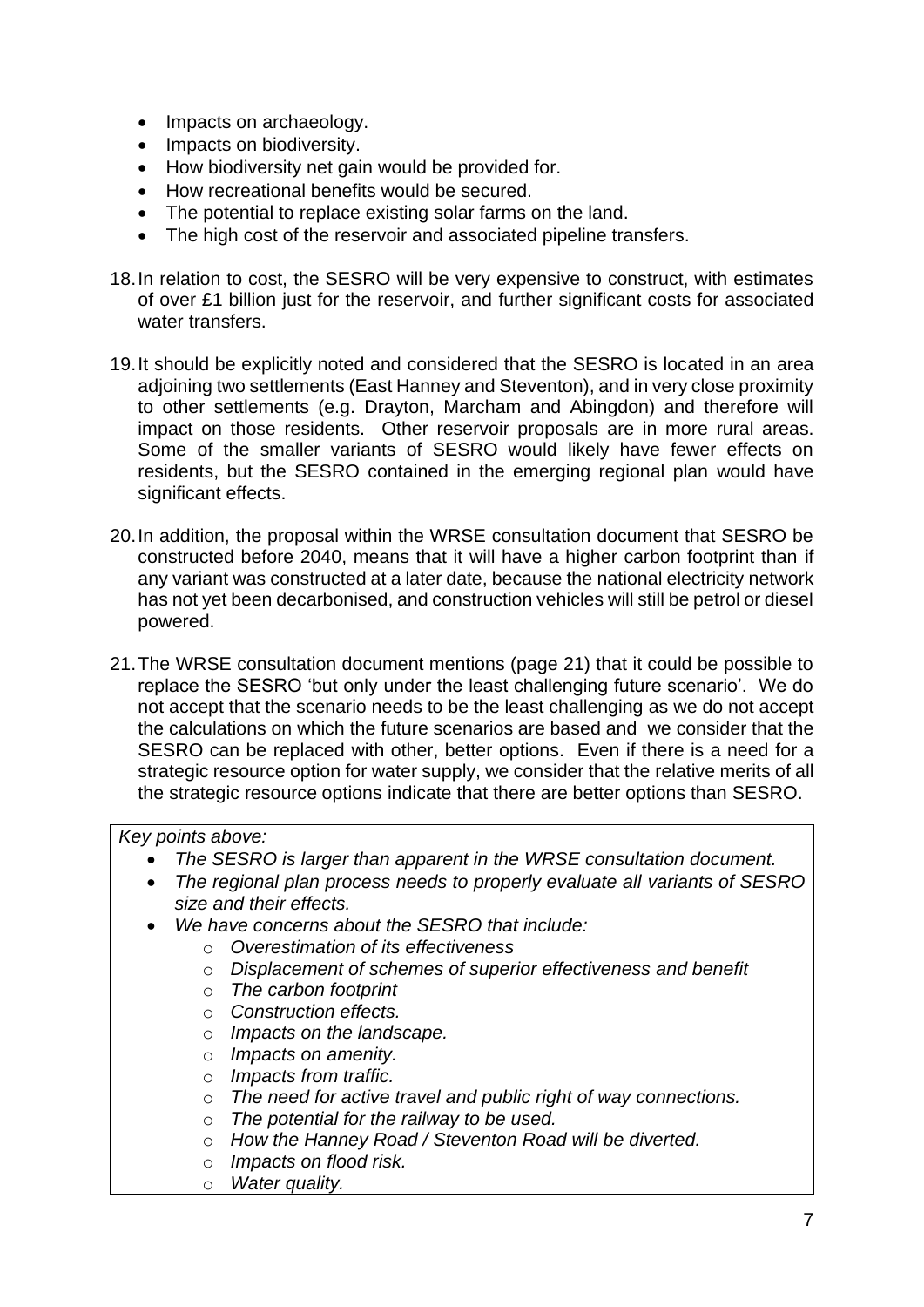- o *Impacts on archaeology.*
- o *Impacts on biodiversity.*
- o *How biodiversity net gain would be provided for.*
- o *How recreational benefits would be secured.*
- o *The potential for solar farms.*
- o *The cost of the reservoir and associated pipeline transfers.*
- *We do not agree with the calculations on which the future scenarios are based; and consider that the SESRO can be replaced with other, better options.*

## **Pipeline transfers associated with the SESRO**

- 22.The SESRO requires some additional new pipelines to transfer water. These have their own costs and issues.
- 23.Although originally a Thames Water proposal mainly to supply its London customers, by releasing water into the River Thames when needed, Thames Water and Affinity Water have been jointly promoting the SESRO for the last few years, and a transfer pipeline from the River Thames in Buckinghamshire to Affinity Water providing for up to 100 Ml/d for the north of London is an integral part of the proposal, although it is a project in its own right. The cost of that pipeline in the information provided to RAPID in July 2021 would be between £184m and £402m.
- 24.The emerging regional plan now also indicates that there should be a transfer pipeline to Southern Water to provide up to 80 Ml/d for that area. That pipeline would start near the reservoir along the River Thames at Culham in Oxfordshire and move water to a water treatment works near Southampton. It therefore appears that SESRO is being promoted to provide for water supply well outside of the Thames Valley area. The cost of that pipeline in the information provided to RAPID in July 2021 would be between £604m and £1,307m. To date there has been little opportunity to comment on the specifics of a pipeline proposal from Culham which would involve land in Oxfordshire. Concerns are likely to include:
	- Construction effects.
	- Whether the location of any structures is appropriate.
	- Impacts on archaeology.
	- Impacts on biodiversity.
	- How biodiversity net gain would be provided for.

#### *Key point above:*

• *In addition to environmental effects from constructing the SESRO, the environmental effects of related new significant pipeline transfers need to be considered.*

## **Oxfordshire County Council's interests**

25.Oxfordshire County Council has statutory roles such as being the Highway Authority and Lead Local Flood Authority. We work closely with Vale of White Horse District Council, South Oxfordshire District Council, Cherwell District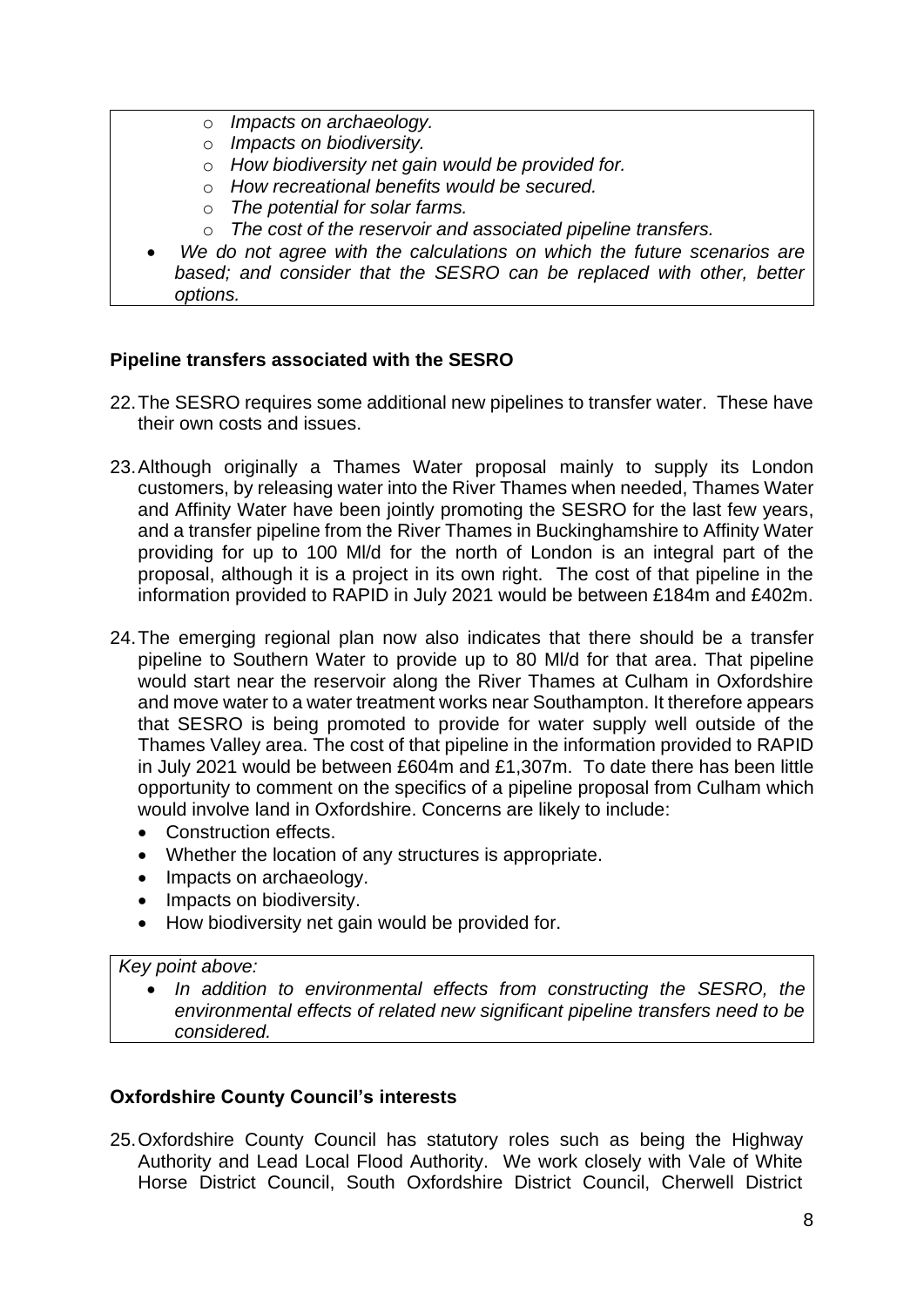Council, West Oxfordshire District Council and Oxford City Council on strategic matters.

- 26.Oxfordshire County Council has a history of opposition to the SESRO. We opposed the similar reservoir proposal contained within the 2009 Water Resource Management Plan by Thames Water which went to a public inquiry in 2010. We again indicated our concerns on the SESRO in respect of the draft Water Resource Management Plans in 2018 and 2019 by Thames Water and Affinity Water. Most recently, Oxfordshire County Council agreed a motion on 2<sup>nd</sup> November 2021 opposing the SESRO.
- 27.We object to the SESRO being stated as "required" in the emerging regional plan for the South East. We consider that the regional planning approach to date is not resulting in better strategic planning than the previous approach where the water companies produced their individual Water Resource Management Plans. There needs to be wider thinking of what is best value in terms of water supply across England and better consideration of options across regional boundaries.

*Key points above:* 

- *Oxfordshire County Council is a key stakeholder in the water resource regional plan process given its general roles and responsibilities, and specifically its involvement over many years expressing concern about the suggested SESRO.*
- *There needs to be wider thinking of what is best value across England and better consideration of options across regional boundaries.*



#### **The extent of the need for additional water supply**

28.For the first 15 years of the planning period, 2025-2040, WRSE has forecast that 1 billion extra litres of water supply are needed for the South East in accordance with a forecast described as a central pathway. The details of this pathway are not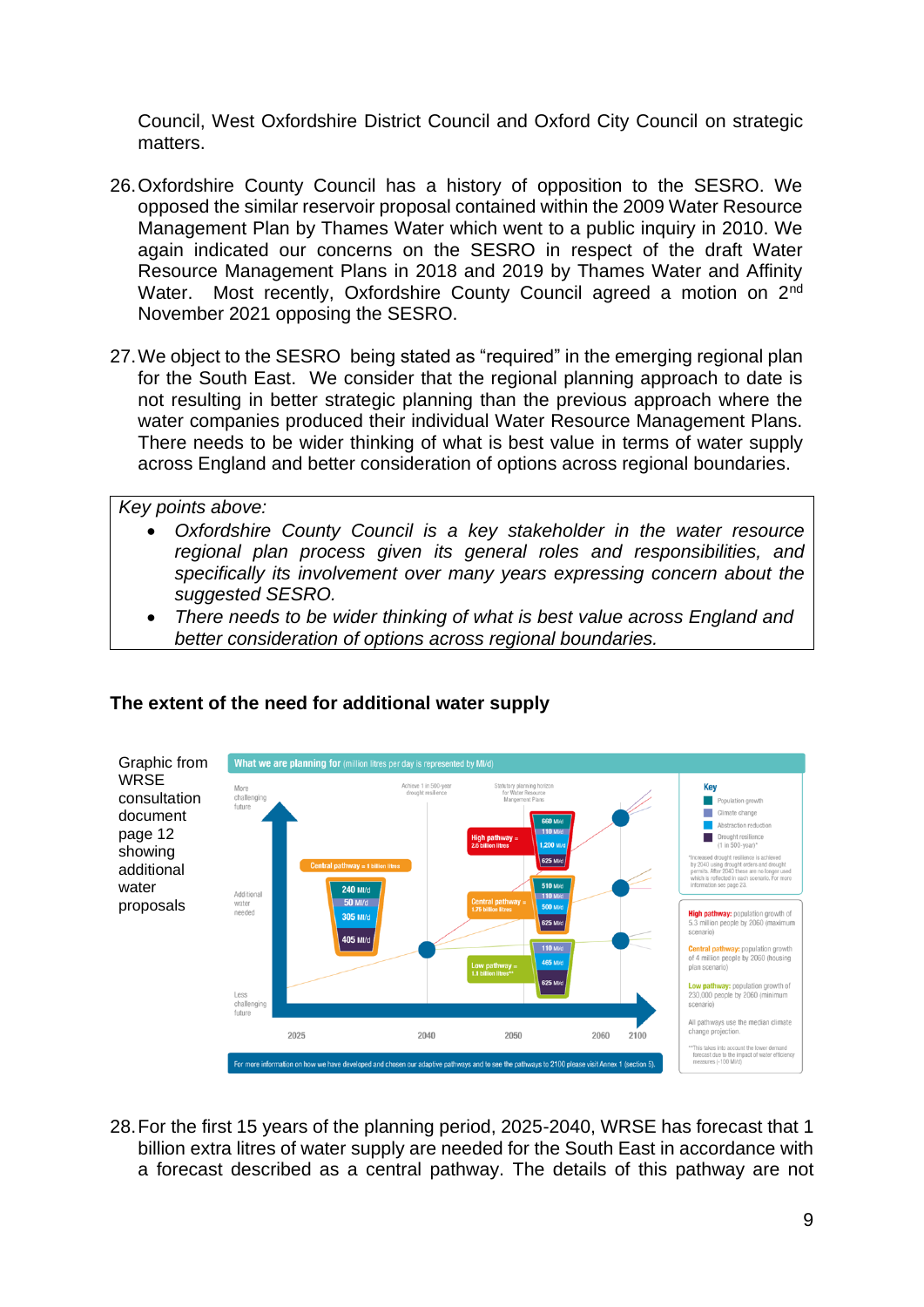disclosed, part of a pattern of failure to be either transparent or open. After 2040, the plan splits into three alternative pathways. From 2060 the plan splits further into nine pathways (the three alternative pathways from 2040 to 2060 each have three alternatives). The emerging plan is described as 'adaptive' for the period beyond 2040 but is not adaptive before that.

- 29.The forecast need for extra water supply is categorised in four areas: population growth, climate change, abstraction reduction and drought resilience.
- 30.Oxfordshire County Council expects the water companies to plan for sufficient water supply. The Oxfordshire Infrastructure Strategy (OxIS), Local Plans and the emerging Oxfordshire Plan 2050 recognise that reliable future water supply is needed. However, we think the amount of additional water being forecast as needed is excessive. The estimate of 1 billion extra litres per day by 2040 is a significant increase in 15 years on top of the current 6 billion litres per day current supply. This forecast water supply need is partly based on estimates of population growth which appear to be excessive estimates of the need for new water resulting from abstraction reduction, and a single view on climate change. If WRSE were to use realistic science-based estimates, or those from reliable sources (for example ONS population projections) , there would almost certainly be no need for such a significant amount of additional infrastructure, with all its associated financial costs and environmental costs including carbon costs. Given the uncertainty, it is wrong to lock in early decisions to progress huge controversial new strategic infrastructure options such as the SESRO. Instead, the regional plan should be able to adapt to various scenarios going forward. This would much better be achieved using the highly scalable options that emerge in the higher use scenarios: leak reduction, recycling and transfers from outside the region, which between them could produce nearly ten times the supply from the reservoir (which we believe to be overestimated), as well as, in the case of external transfers, producing outcomes of real public amenity such as canal restoration.

## *Key point above:*

• *The forecast need for additional water supply appears to be exaggerated, particularly given the uncertainty about future population growth, and given this, the regional plan should not lock in early decisions to progress huge controversial new strategic infrastructure options such as the SESRO.*

#### **How to provide for additional water supply options**

- 31.The SESRO is not the only additional water supply option in the emerging WRSE regional plan. There are also other reservoirs, several water recycling schemes, desalination schemes, aquifer storage recovery, river abstraction and water transfers from other regions.
- 32.The WRSE consultation document indicates that the additional water supply needed up to 2040 will be found as follows: 54% from demand management; 21% from three new reservoirs; 9% from five water recycling schemes; 1% from one desalination plant and the remaining 15% from other. There are no transfers from outside of the South East planned in this period.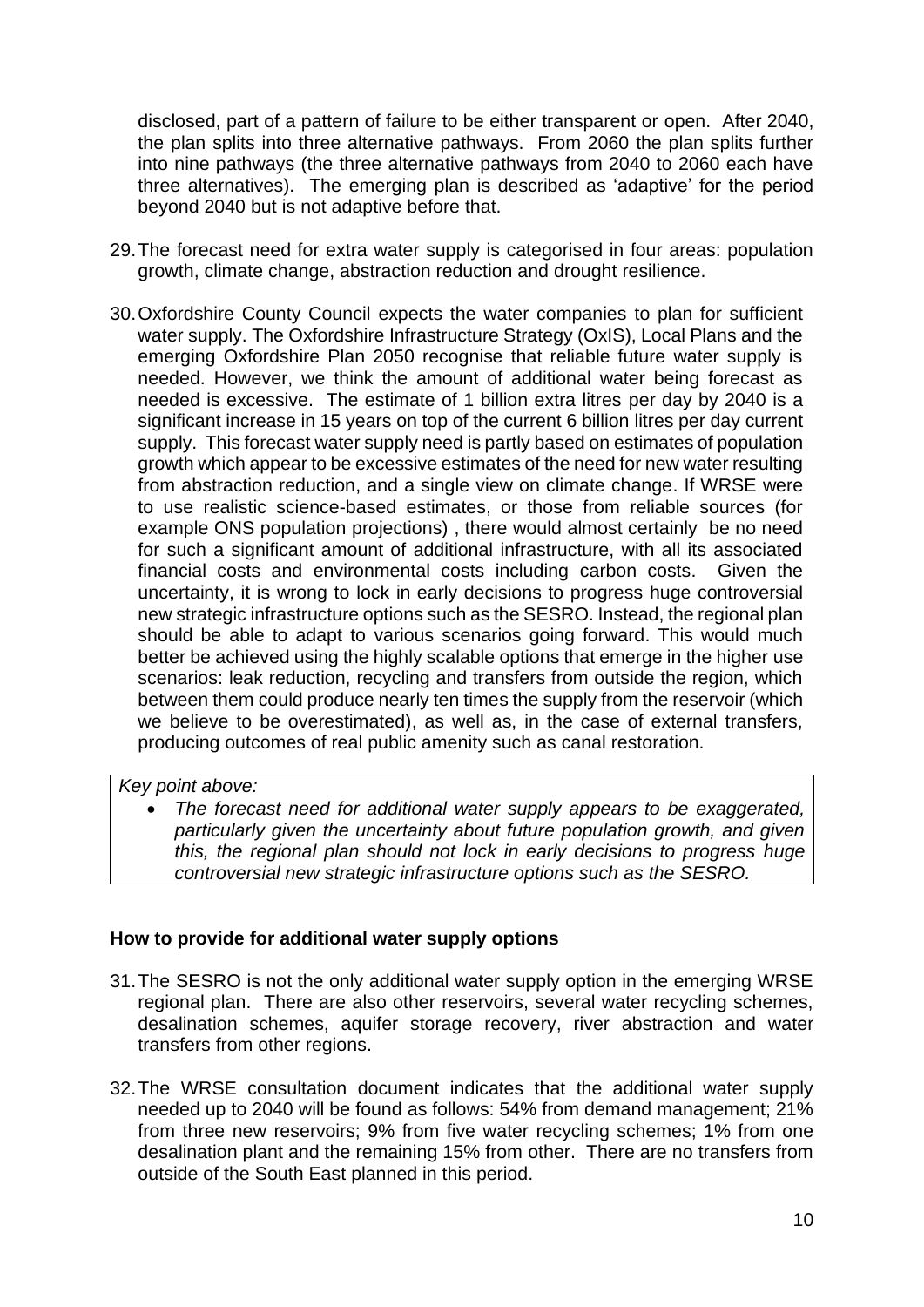- 33.WRSE estimates that the additional operational activities driven by the plan, combined with the carbon associated with new infrastructure, could produce 14 mtCO2e carbon emissions over the next 50 years. It is stated in the consultation document that there is a need for additional work on managing the carbon impact. WRSE also notes that it is likely that the government will increase the cost of carbon in construction projects to promote more low carbon alternatives, and this could change the type of options that are included in the final regional plan and the way in which new infrastructure is built.
- 34.The best value regional plan should set out principles which don't just look at cost. Low carbon and least environmentally damaging solutions should be preferred. We recommend a principle to seek to use existing or refurbished infrastructure, such as transferring water using canals, as the adverse environmental effects are more limited than other options, and the positive environmental effects and public amenity may be great. Where that is insufficient, there can be a principle favouring infrastructure which is underground such as pipelines to transfer abundant water, as the environmental effects tend to be limited to construction. For the South East, some preference should be given to bringing water in from other regions given the level of water stress and difficulty in sourcing additional water within the region due to environmental constraints.

# *Key point above:*

• *The next stage consultation on best value draft regional plans should set out principles giving preference to low carbon and least environmentally damaging solutions, thereby favouring use of existing or refurbished infrastructure such as canals. Where that is insufficient, new pipelines may be appropriate to transfer water into the South East given the level of water stress and difficulty in sourcing additional water within the region.* 

#### **Reservoirs in South Lincolnshire and Fenland and transfers from them**

- 35.There are two reservoir options being put forward in the emerging regional plan for Eastern England. They are both strategic resource options that have passed RAPID's Gate One. Both reservoirs would be in rural areas and we understand that they are not locally controversial. The South Lincolnshire reservoir is estimated to have a deployable output of between 151Ml/d and 229Ml/day. The Fens reservoir is estimated to have a deployable output of 99Ml/day.
- 36.The Eastern England reservoirs could enable a transfer of water to Affinity Water in the South East, where there is the greatest need to reduce chalk stream abstraction. However, the consultation document for the South East, on page 27, indicates that this is likely only to be needed in a high growth scenario after 2040. We consider instead that these reservoir proposals should be progressed quickly and designed with a pipeline to the South East. Such transfers into the South East are envisaged in the recent December 2021 RAPID decision. These transfers could be part of a solution to avoid the need for the SESRO.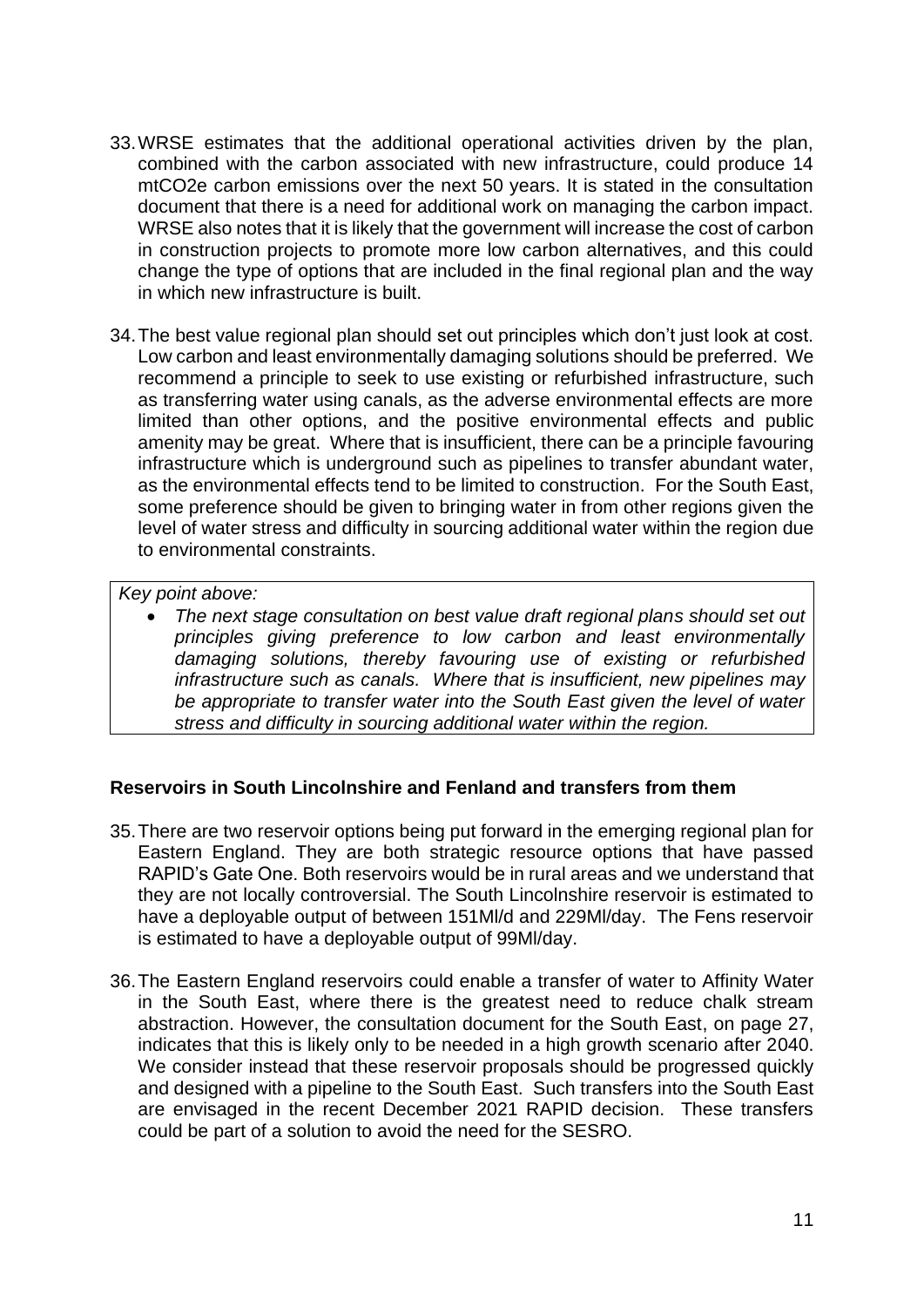37.We have also commented on the emerging Eastern England regional plan to this effect. We consider that WRSE and WRE should work more closely together to facilitate best value solutions.

*Key points above:* 

• *There are new reservoir proposals in South Lincolnshire and Fenland and the opportunity to transfer some water from those into the South East should be included in the plans.* 

# **Severn to Thames Transfer (STT)**

38.The Severn to Thames Transfer (STT) is a proposal to transfer water from the River Severn in the Water Resources West region to the River Thames in the Water Resources South East region. In order to support transferring water from the River Severn, other supply solutions for the River Severn are also being investigated such as Vyrnwy Reservoir (which is in Wales but is functionally part of the supply system for England and the abstraction is licenced to United Utilities), and Minworth Effluent Reuse (in the West of England).



39.The two variants are to transfer the water either via a new pipeline (from Deerhurst in Gloucestershire to Culham in Oxfordshire which could provide for 300, 400 or 500 Ml/d); or to reinstate parts of the Cotswold Canals and augment that with pipelines (from Gloucester Dock to Culham which could provide for up to 300 Ml/d). We note this option would supply more than the equivalent of the SESRO, but bring extra water into this region, as well as restoring a heritage asset and public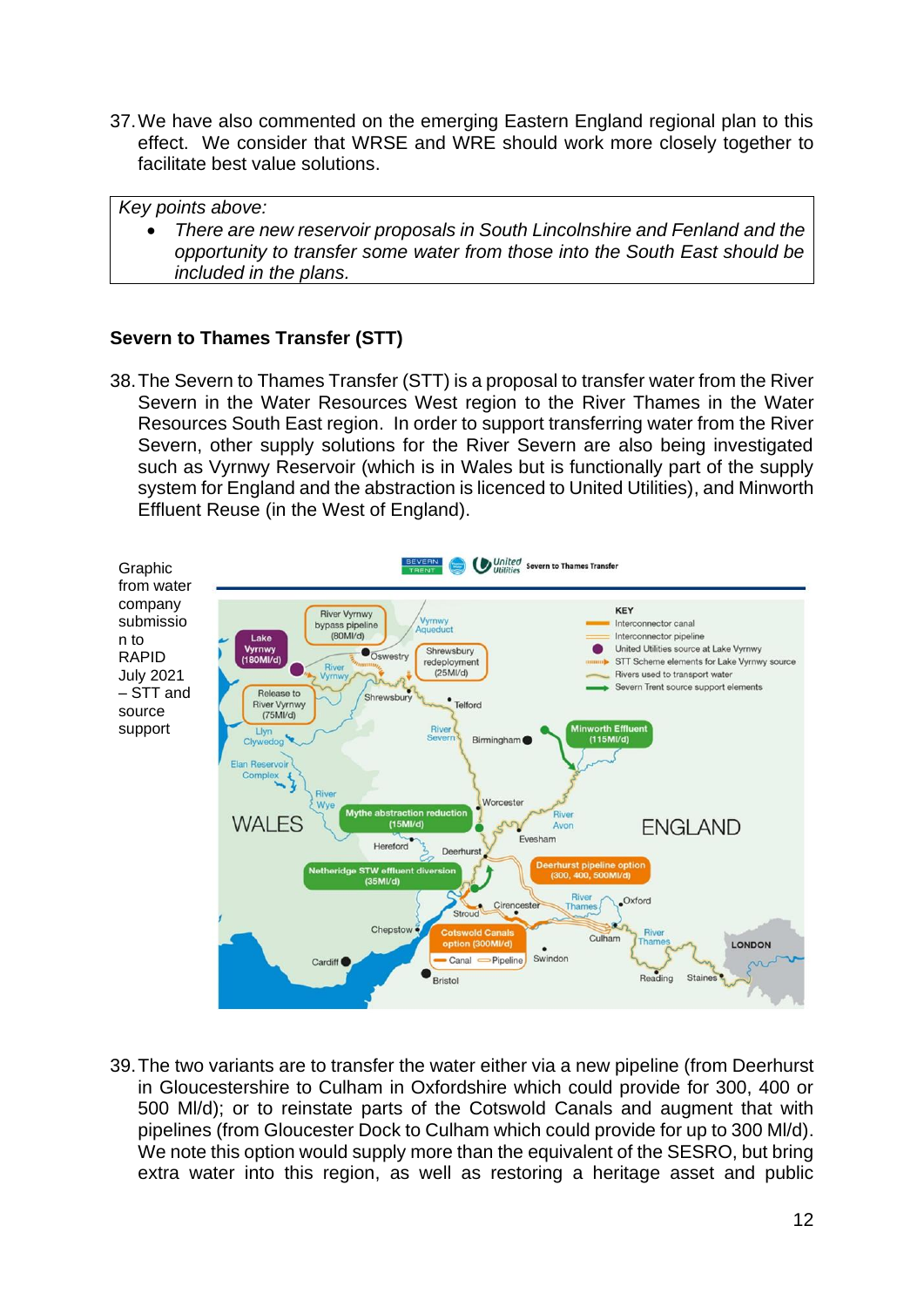amenity.Both options would deliver the water to discharge into the River Thames at Culham. To supply sufficient water, various source options are being considered. The transfer is being jointly promoted by Thames Water, Severn Trent Water and United Utilities.

- 40.The STT proposal includes water treatment works at the intake locations to mitigate potential impacts on water quality or from invasive species on the River Thames. A discharge outfall structure would need to be constructed within the banks of the River Thames at Culham.
- 41.The emerging regional plan for the South East indicates a need for STT post-2040. It is identified as being needed in both the central and high pathways, with the high pathway involving a greater transfer of water.
- 42.STT is a much preferable alternative to the SESRO, and it is entirely unclear why the emerging regional plan seeks to promote SESRO first. Investigation of the option of STT first is not apparent. Together with other options, or following a reevaluation of forecasts, it could be that STT would avoid the need for SESRO being built in the long term. We also understand that it could complete a number of years earlier, which would be an advantage in the event of droughts in the mid and late 2030s
- 43.The diagrams on page 27 in the consultation document showing the transfer are unclear as there is only one arrow which is meant to encompass both the Grand Union Canal transfer and the Severn Trent Transfer proposal.
- 44.To date there has been little opportunity to comment on the specifics of a STT proposal which would involve land in Oxfordshire. Concerns are likely to include:
	- The relative merit and cost of the options of a transfer of water along the Cotswold Canals or via a pipeline across the Chilterns.
	- Whether the potential for invasive species migrating to the River Thames is negated or in fact overstated, given that the two watercourses were previously connected by the canal.
	- Construction effects.
	- Whether the location of any structures is appropriate.
	- Impacts on archaeology.
	- Impacts on biodiversity.
	- How biodiversity net gain would be provided for.
- 45.We have also commented on the emerging Water Resources West regional plan to this effect. We consider that WRSE and WRW should work more closely together to facilitate best value solutions.

*Key point above:* 

• *The STT is a proposal to transfer water from the West to the South East, that should be further considered, and brought forward in time if needed.*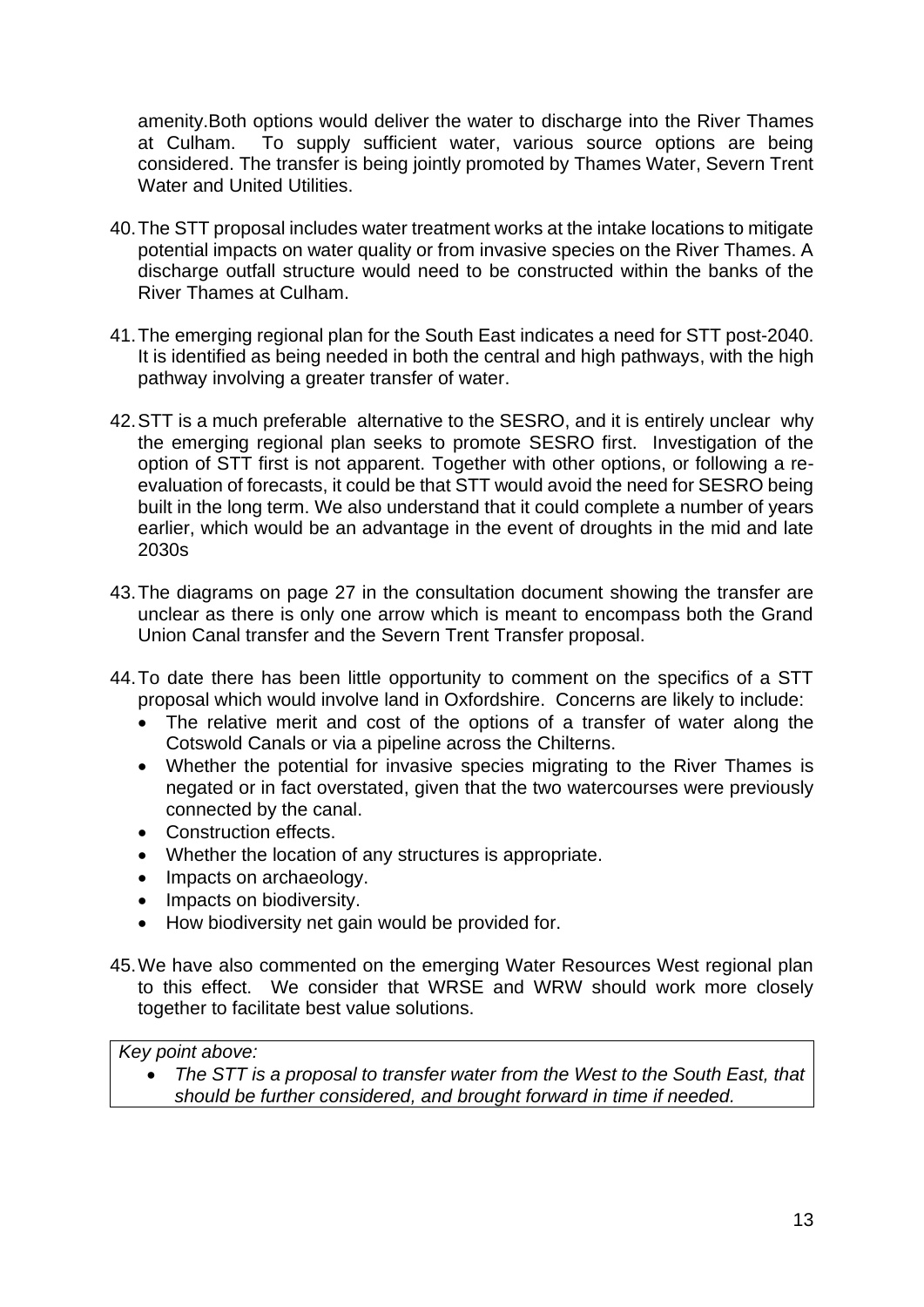# **Grand Union Canal Transfer**

46.The Grand Union Canal transfer is a proposal to transfer water from Minworth wastewater treatment works in the West via the Grand Union Canal to Affinity Water in the South East, supplying customers with up to 100Ml/d. The Grand Union Canal would be upgraded as part of this and there would be new pipeline connections at either end. There are three alternative locations shortlisted for the southern end in Hertfordshire (Tring, Hemel Hempstead and The Grove) where there would be abstraction and treatment facilities. Severn Trent Water and Affinity Water are jointly promoting this water supply option. The route does not go through Oxfordshire.



- 47.The option appears to sensibly use an existing canal resource to get water from the Midlands to London. It also brings extra water into the South-East region, which is the most water-stressed in the UK.
- 48.The emerging regional plan for the South East provides for this Grand Union Canal option only post-2040, and only in the high pathway. Given that this appears only in the high pathway, it might never be pursued if the emerging regional plan is not changed.
- 49.We note that the WRSE consultation trumpets the potential benefit of restoring canals; and are at a loss to understand why "light touch" options such as this, with obvious co-benefits, are not automatically preferred to destructive heavy engineering solutions such as SESRO. This may be because no cost data is included, though inspection of the cost scaling with volume into the high pathways does not suggest a massive difference in cost/Ml.

50.Also, it is not clear why STT is preferred over the Grand Union Canal transfer.

*Key point above:* 

• *The Grand Union Canal transfer is a proposal to transfer water from the West to the South East, that should be further considered and brought forward in time if needed.*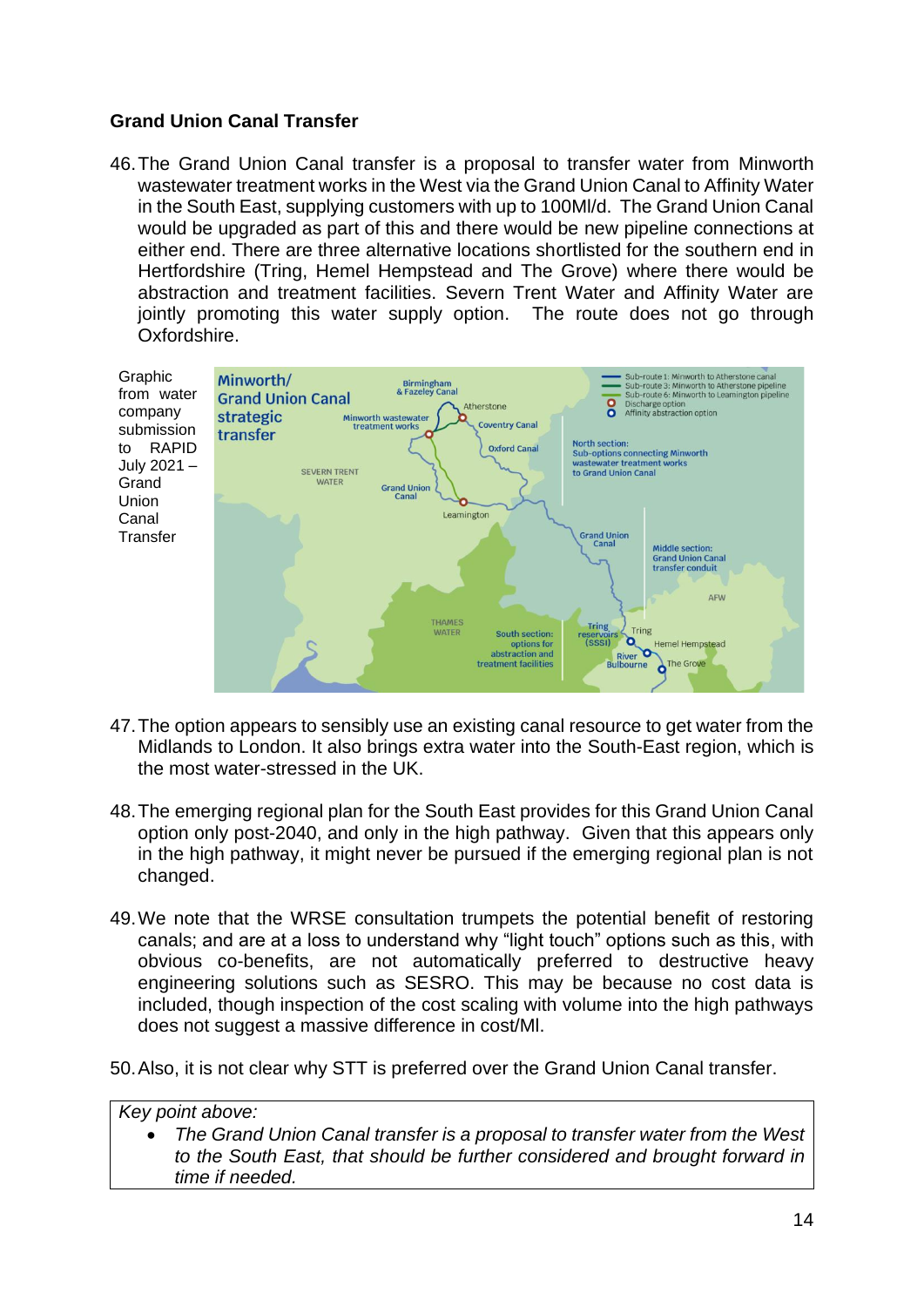### **Water Recycling and Desalination**

- 51.There are a number of schemes for water recycling proposed within the emerging regional plan, including four which are within the RAPID gated process. A key issue that appears to be raised is drinking water quality, and this requires further investigation. However, given that most of the Thames catchment from which water is currently drawn is polluted with raw sewage, it is difficult to understand this as a problem. Only 9% of the additional South East water supply need to 2040 is proposed to come from 5 water recycling schemes; yet the amount from 2040 to 2060 varies from 12% to 24% of the water supply need, making this one of the most obviously scalable solutions.
- 52.There is one existing desalination plant in London.Only one additional desalination scheme in the Shoreham area is envisaged in the emerging regional plan for the South East to 2040, providing for only 1% of the additional South East water supply need. The number of desalination schemes envisaged increases to 6 schemes in a high pathway from 2040 to 2060, providing for up to 11% of the additional South East water supply need.
- 53.It may be that there are additional opportunities for water recycling and desalination schemes. These may be relatively small and innovative schemes, compared to the SESRO, and therefore they should be further considered.

*Key point above:* 

• *Additional water recycling and desalination facilities should be further considered.*

## **Consultation questions**

- 54.Our comments below on the consultation questions should be read in conjunction with the text above.
- a) *Abstraction reduction to protect the environment is likely to be the single biggest driver of investment in water resources over the next 25 years. Do you agree with our approach to establishing the appropriate level of abstraction reduction required across South East England?* We agree that abstraction reduction to protect sensitive environments is important. However, there is no process transparency and as such we do not believe that appropriate calculations have been made on how much additional water is needed as a result of abstraction reductions. Changes are required in the approach, to identify appropriate levels of abstraction reduction focused on ecologically sensitive chalk streams. Giving this matter some priority will make it clearer how much additional water is needed as a result.
- b) *We'd like to hear your views on how we prioritise where abstraction is reduced.* This is not a matter that we are responding on.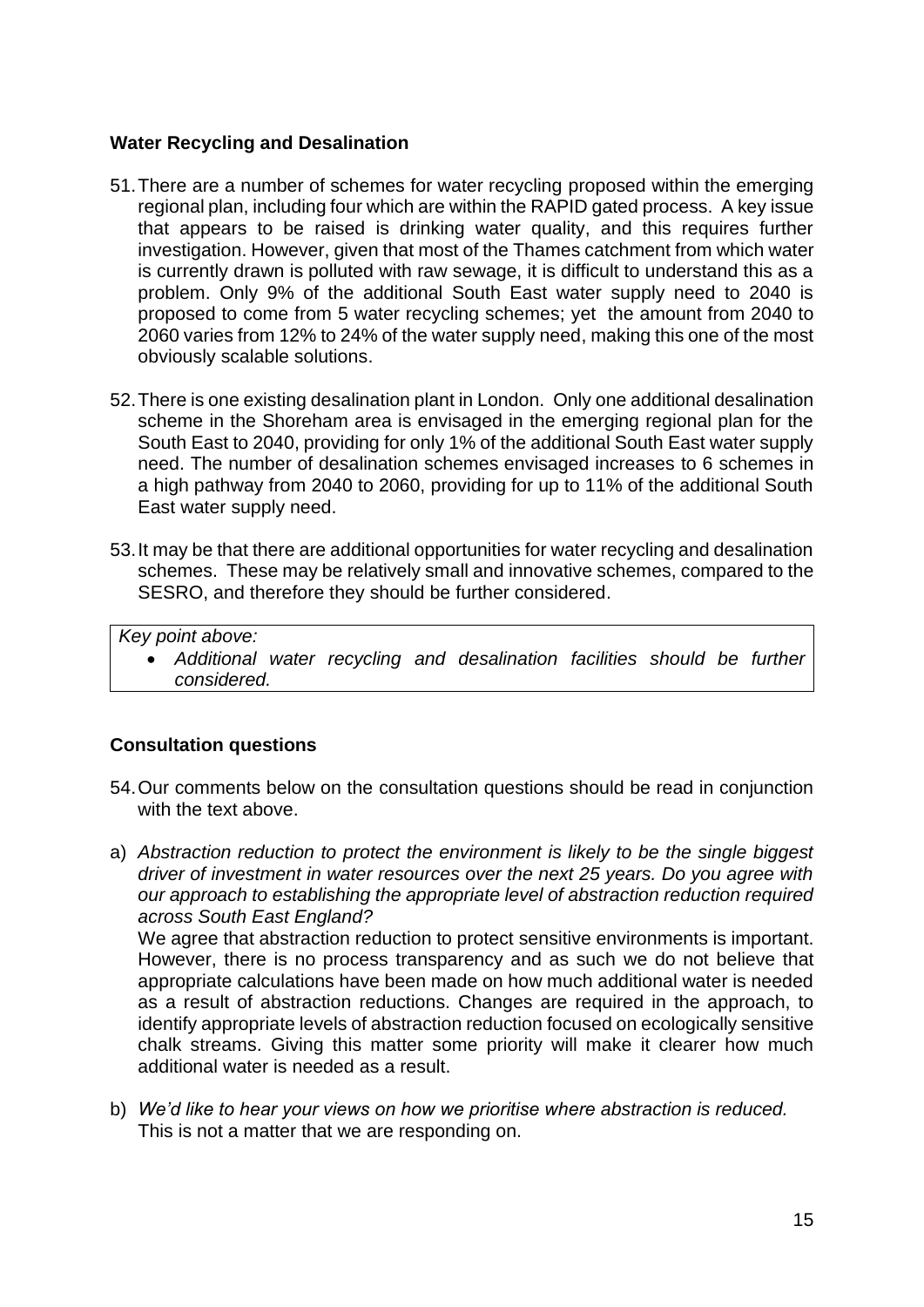- c) *Are there any other factors that you think should be considered as we prioritise where abstraction could be reduced in the future?*  There should be a multi-criteria approach to prioritise catchments where abstraction reduction will deliver the greatest benefits. It is also necessary to consider the environmental impact and cost of replacement sources of water. To date, there seems a lack of any attempt at cost-benefit analysis.
- d) *We have assessed the future water needs of the other sectors that don't rely on the public water supply provided by water companies. Do you agree with our assessment?*

This is not a matter that we are responding on. However, it is entirely unclear how a fully decarbonised grid requires water for electricity generation.

e) *We've described our adaptive planning approach and the scenarios we've included in our adaptive planning pathways. Do you agree that we have planned for the right scenarios in each of the pathways with a wide enough range for each of our key challenges through our adaptive planning approach?* 

We do not agree that these are the right scenarios. We find the narrative unconvincing and misleading. We believe that the combination of a perfect monopoly, where customers can neither switch provider nor leave the market means that the WRSE has failed to challenge absurd planning assumptions (500y drought, population growth, environmental requirements), for which customers will have no option but to foot the bill. Any competitive industry would have been looking to minimise impact on customers and have pushed back and looked at realistic options. This results in scenarios that all overstate the likely demand for water and justify massive spending on very possibly unnecessary infrastructure. In our opinion, the consultation is (by accident or design) obscurantist and impossible to assess or challenge, due to lack of numerical data, objectivity or cost-benefit analysis and we come to the conclusion, from other independent sources, that they are not adequately supported by evidence. We are concerned at the total lack of any attempt to justify the chosen fixed pathway to 2040 and can only conclude that it is the result of private water companies taking the opportunity to promote their pet schemes without any effective scrutiny. We find the proffering of putative "customer opinions" as part of option appraisal in place of scientific, engineering or other predictive methodologies an abuse of data. We cannot find a single element of justification for the SESRO to be stated as "required in all scenarios", when it is perfectly evident that it is only justified by high input estimates and it is perfectly clear there are a number of other equally valid and less environmentally destructive options. We consider that changes should be brought in cautiously.

f) *Do you support our approach to treat each pathway as equally likely and not choose a core pathway beyond 2040?*

We believe all the pathways set out in the current consultation to be seriously biased towards overestimating water requirements. We regard the failure to publish objective and numerical calculations as unacceptable. We support an approach which is adaptable to various pathways. There should not be a core path to 2040 as it is not adaptable. More time is needed to review all of the strategic water resource proposals that are part of the RAPID process and further time is needed to determine future water needs, for example updating population forecasts,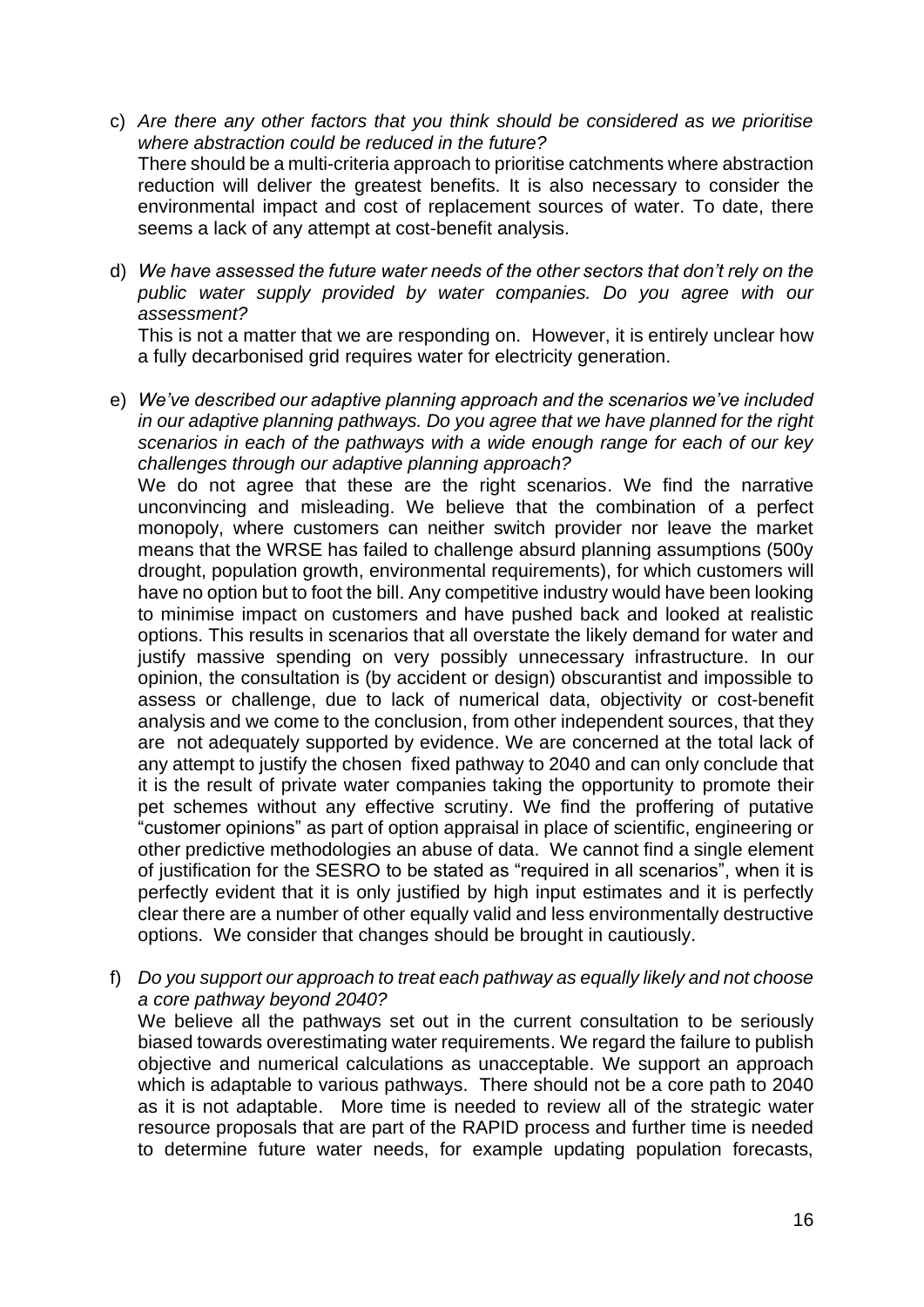understanding the impact of the recent pandemic and the move to home working. The 2021 census information is also about to be published.

g) *Do you have any other comments on our approach to addressing the challenges that are facing South East England?* Yes. We take the view that an approach that relies on a monopoly cartel, with no independent scrutiny, making decisions the full cost of which can be passed to a captive customer market is an abuse of monopoly power. In particular, we consider that more and better work inter-regionally and with interested parties is required. The approach to address the challenges that are facing South East England

requires further consideration of the potential to transfer water, particularly from other regions where water resources are more abundant due to higher rainfall.

h) *Reducing the demand for water through leakage and water efficiency activity contributes to more than half of the total amount of water needed in the first 15 years of the emerging plan, the balance then shifts to include a greater reliance on supply side solutions, particularly in the more challenging future scenarios. Water companies are committed to delivering these reductions, but they are reliant on customers making sustained reductions in their water use over the long-term. Do you think our plan strikes the right balance between demand and supply solutions and the risks associated with delivery of such solutions?*

We think that water companies need to do more to bring about demand-side solutions. Thames Water, in particular, needs to better address leakage as it currently has high rates of leakage compared to other water companies. We believe that supply side solutions which minimise environmental impact and maximise water reuse should be accelerated and form the mainstay of the response from 2025.

i) *The plan assumes that the Government will introduce new policies that will support more efficient use of water across society through labelling of water-using products by 2024, introducing a minimum standard for all water using products by 2040 and tightening the water efficiency requirements within the Building Regulations for new homes by 2060. Do you support these interventions and the timing of their introduction?*

We support government interventions of that nature. We consider that water efficiency requirements for new homes should be set for sooner than 2060, if necessary, by a phased approach with requirements becoming more stringent over time. Water efficiency requirements within the Building Regulations for some types of non-residential development should also be considered.

j) *Do you think it is appropriate for Temporary Use Bans and Non-Essential Use Bans that reduce demand for water further during droughts to be used as options in this regional plan?*

Yes, we think that such measures may be needed as options during some droughts, reflective of the need for behaviour change during such events.

k) *Do you agree with the mix of options that provide new water supplies for the region within our plan (reservoirs, desalination, water recycling, new transfers, improved abstraction from groundwater storage and ASR schemes). Do you think that some options should feature more or less in our plan to secure future water supplies?*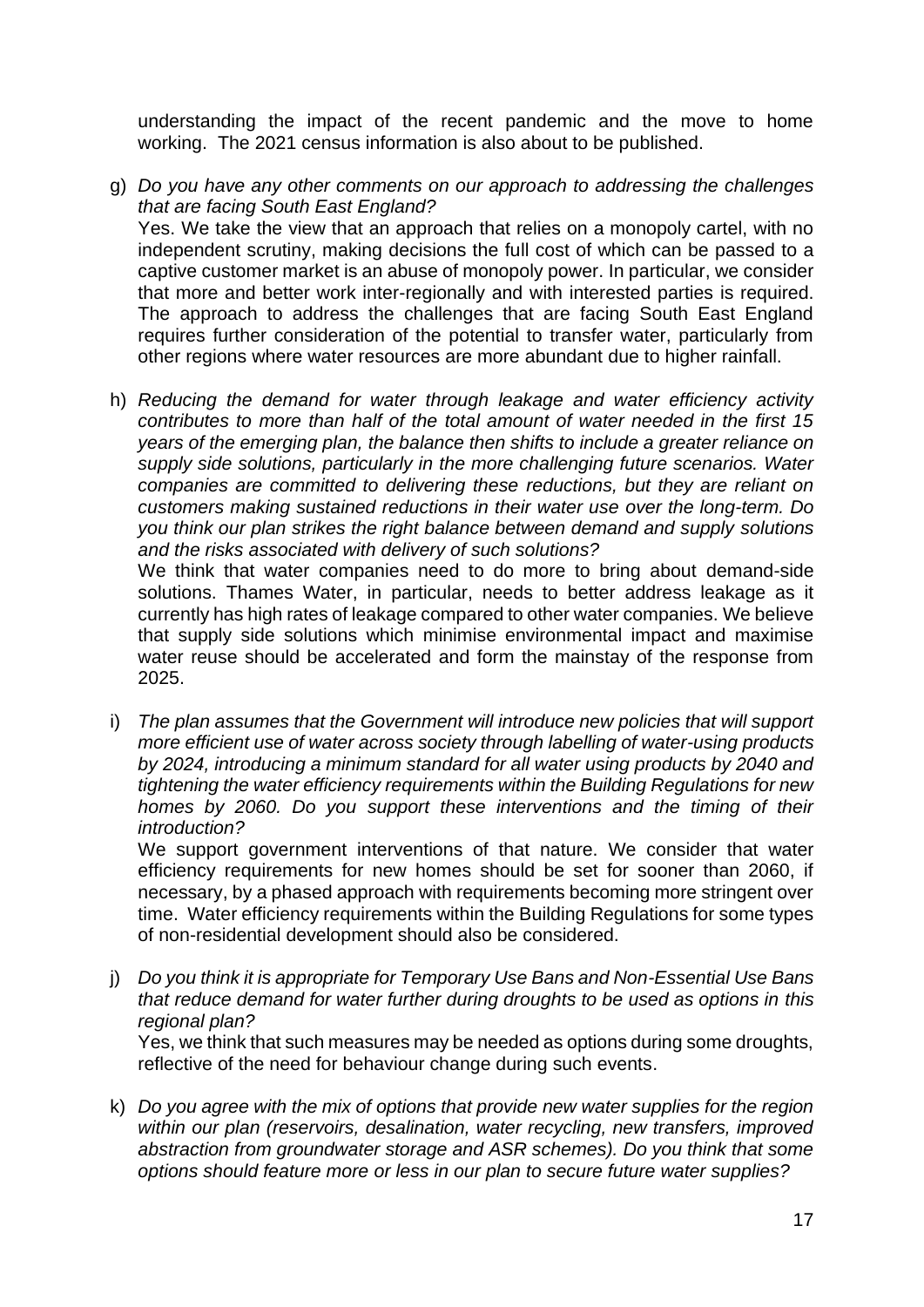We do not agree with the mix of options. See above. We believe solutions that bring extra water into the South-East should be prioritised over those that do not, and that restorative and low-impact schemes should be prioritised over destructive engineering solutions. We do not believe that the need for the SESRO has been established and reject the statement that it is "required" as plainly inaccurate.

l) *Do you support the use of new, potentially long pipelines to move water around the region?*

We have a number of reservations about long pipelines, but in general we support moving water around the region and inter-regionally.

m) *We have identified where water companies might investigate a number of new, more innovative nature-based solutions to improve the region's water catchments. Whilst these options can provide multiple benefits, the fact they are still relatively new can make it more difficult to be certain of the benefits that will be delivered and the return on investment. Do you agree that we should promote new, more innovative nature-based solutions in our plan to develop a better understanding of their future value and role in delivering water supplies and wider environmental improvements?*

We generally support more innovative nature-based solutions and believe they should be developed as a first priority, in the early part of the plan, whilst credible estimates of future need are being developed. Nature-based solutions have the potential to deliver a wide range of benefits for nature and people. Engagement should be undertaken with a wide range of stakeholders, including local authorities, to identify opportunities to deliver the greatest environmental gains, potentially aligning with other projects.

- n) *Do you support our approach to stop using the majority of Drought Orders and Permits, only continuing to use a limited number during droughts until we achieve one in 500-year drought resilience and stopping their use after 2040 unless we experience a drought more severe than a one in 500-year event?* This is not a matter that we are responding on.
- o) *Overall do you agree that the emerging plan, which presents the most cost-efficient adaptive planning solution, should be used as the basis to further develop our draft best value regional plan?* No. We believe the process to be irremediably flawed due to failure to mitigate the

self-interest of the monopolies driving it. We believe fundamental process redesign is required to ensure transparency, decision-making in the public interest and protection of bill-payers from expensive, environmentally damaging and very possibly unnecessary prestige projects. We have very grave doubts as to the credibility of the assumptions and forecasts made. We think that significant additional work is needed, so do not agree that the approach set out in the current consultation should be used as the basis to develop the draft best value regional plan.